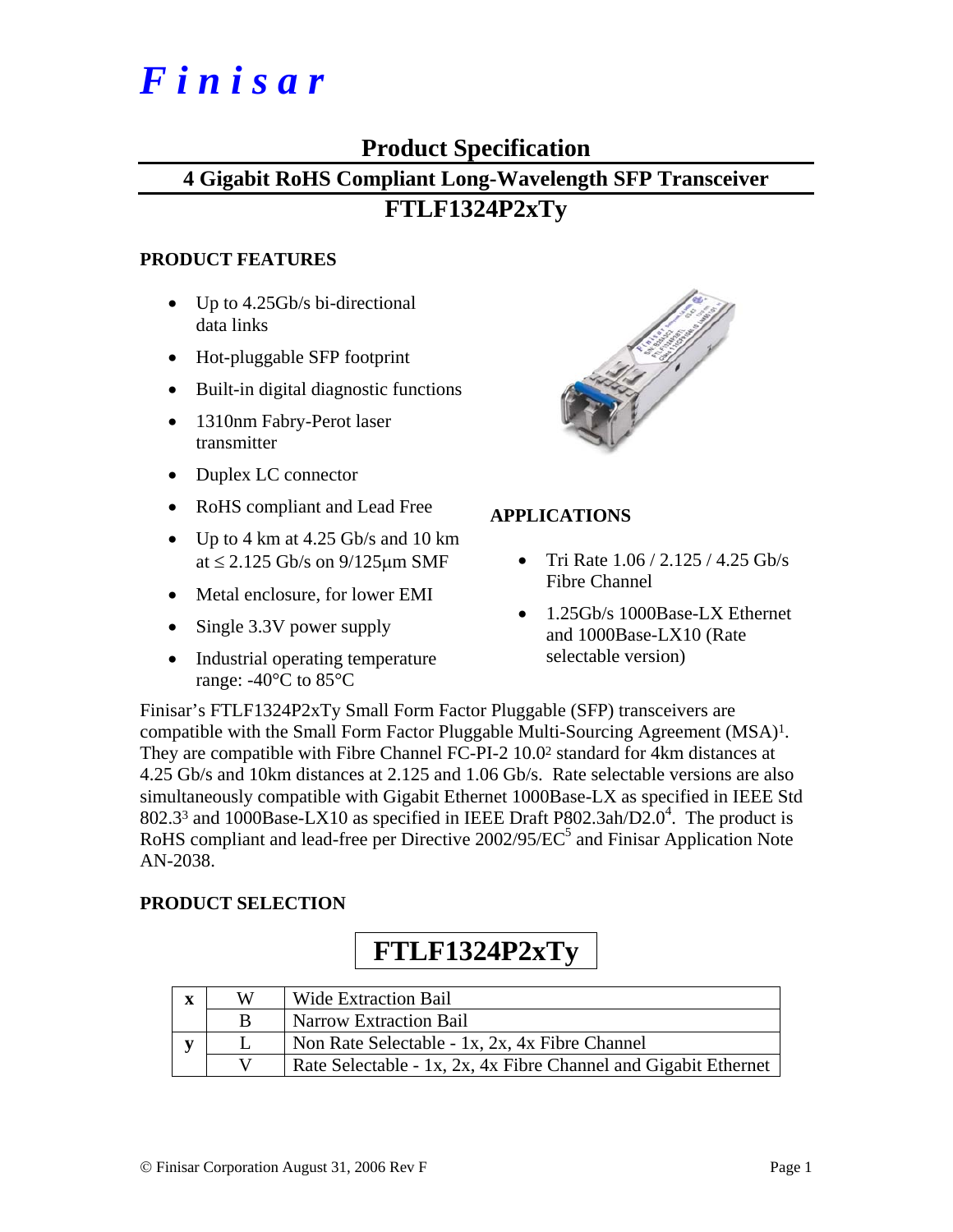#### **I. Pin Descriptions**

| Pin            | <b>Symbol</b>               | <b>Name/Description</b>                                              |   |  |  |  |  |
|----------------|-----------------------------|----------------------------------------------------------------------|---|--|--|--|--|
|                | $\rm V_{EET}$               | Transmitter Ground (Common with Receiver Ground)                     |   |  |  |  |  |
| $\overline{2}$ | $T_{FAULT}$                 | Transmitter Fault. Not supported.                                    |   |  |  |  |  |
| 3              | $T_{\rm DIS}$               | Transmitter Disable. Laser output disabled on high or open.          | 2 |  |  |  |  |
| $\overline{4}$ | $MOD_$ DEF $(2)$            | Module Definition 2. Data line for Serial ID.                        | 3 |  |  |  |  |
| 5              | $MOD_$ <del>DEF</del> $(1)$ | Module Definition 1. Clock line for Serial ID.                       | 3 |  |  |  |  |
| 6              | $MOD$ $DEF(0)$              | Module Definition 0. Grounded within the module.                     | 3 |  |  |  |  |
| 7              | Rate Select                 | 1.063 Gb/s or 2.125 Gb/s Fibre Channel, 1.25 Gb/s<br>Open or $Low =$ | 4 |  |  |  |  |
|                |                             | Gigabit Ethernet (Low Bandwidth)                                     |   |  |  |  |  |
|                |                             | 2.125 or 4.25 Gb/s Fibre Channel (High Bandwidth)<br>$High =$        |   |  |  |  |  |
| 8              | <b>LOS</b>                  | Loss of Signal indication. Logic 0 indicates normal operation.       | 5 |  |  |  |  |
| 9              | $\rm V_{\rm EER}$           | Receiver Ground (Common with Transmitter Ground)                     |   |  |  |  |  |
| 10             | $\rm V_{EER}$               | Receiver Ground (Common with Transmitter Ground)                     |   |  |  |  |  |
| 11             | $\rm V_{EER}$               | Receiver Ground (Common with Transmitter Ground)                     |   |  |  |  |  |
| 12             | RD-                         | Receiver Inverted DATA out. AC Coupled                               |   |  |  |  |  |
| 13             | $RD+$                       | Receiver Non-inverted DATA out. AC Coupled                           |   |  |  |  |  |
| 14             | $\rm V_{EER}$               | Receiver Ground (Common with Transmitter Ground)                     |   |  |  |  |  |
| 15             | $\rm V_{CCR}$               | <b>Receiver Power Supply</b>                                         |   |  |  |  |  |
| 16             | $\rm V_{CCT}$               | <b>Transmitter Power Supply</b>                                      |   |  |  |  |  |
| 17             | $\rm V_{EET}$               | Transmitter Ground (Common with Receiver Ground)                     |   |  |  |  |  |
| 18             | $TD+$                       | Transmitter Non-Inverted DATA in. AC Coupled.                        |   |  |  |  |  |
| 19             | TD-                         | Transmitter Inverted DATA in. AC Coupled.                            |   |  |  |  |  |
| 20             | $\rm V_{EET}$               | Transmitter Ground (Common with Receiver Ground)                     |   |  |  |  |  |

Notes:

- 1. Circuit ground is internally isolated from chassis ground.
- 2. Laser output disabled on  $T_{DIS} > 2.0V$  or open, enabled on  $T_{DIS} < 0.8V$ .
- 3. Should be pulled up with 4.7k 10 kohms on host board to a voltage between 2.0V and 3.6V. MOD\_DEF(0) pulls line low to indicate module is plugged in.
- 4. **For Rate Selectable version only:** In accordance with SFF Committee SFF-8079 Draft, Rev.1.6, Table 3. Note that rate select can also be set through 2-wire bus in accordance with SFF-8472<sup>6</sup> at Bit 3, Byte 110, Address A2h (note: writing '1' selects full bandwidth operation). Rate select is the logic OR of the input state of Rate Select Pin and 2-wire bus. Non Rate Selectable version can operate at 1x, 2x, 4x Fibre Channel independent of rate select pin setting.
- 5. LOS is open collector output. Should be pulled up with 4.7k 10 kohms on host board to a voltage between 2.0V and 3.6V. Logic 0 indicates normal operation; logic 1 indicates loss of signal.



**Pinout of Connector Block on Host Board**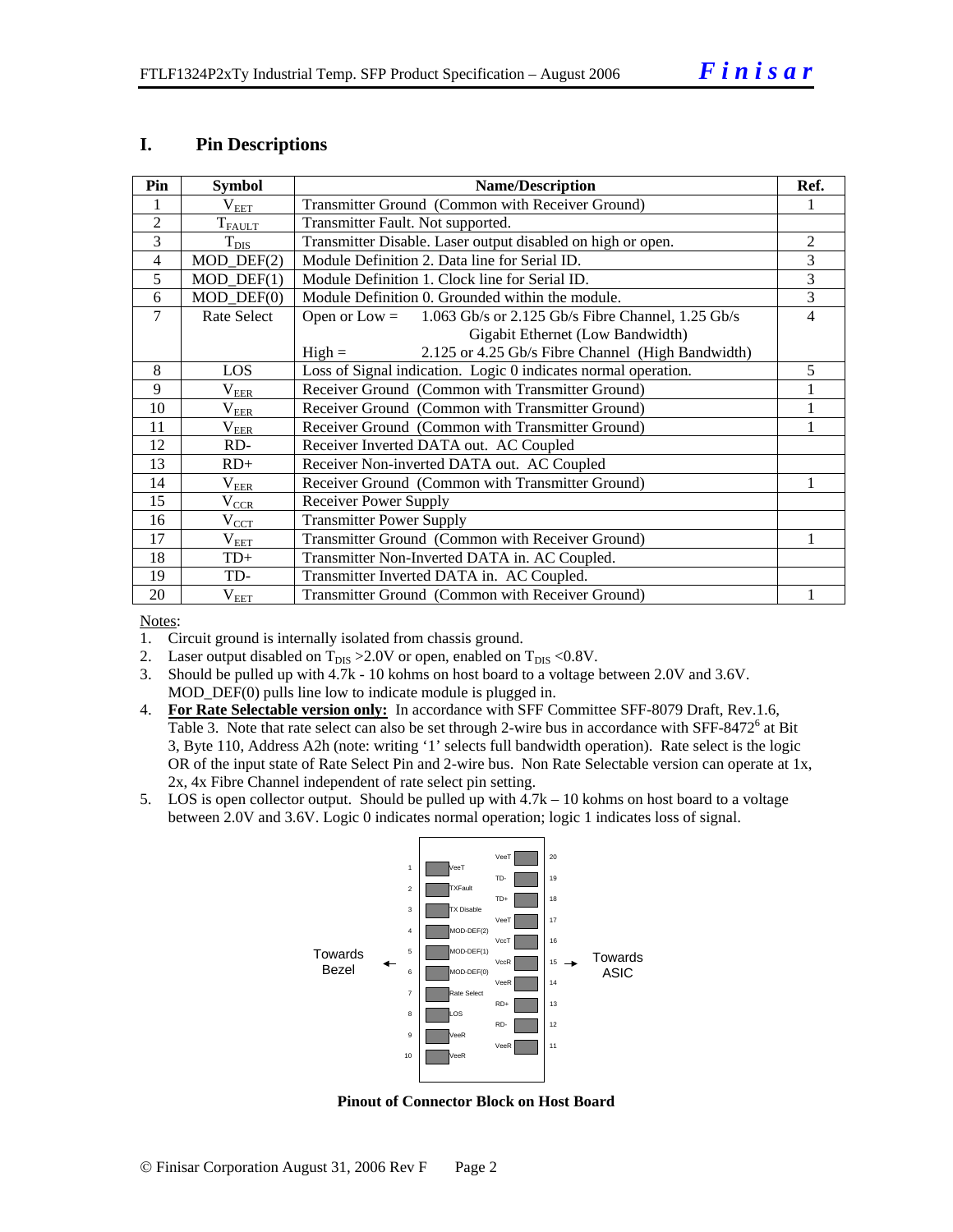#### **II. Absolute Maximum Ratings**

| <b>Parameter</b>                  | <b>Symbol</b> | Min    | <b>Typ</b> | Max | Unit   | Ref. |
|-----------------------------------|---------------|--------|------------|-----|--------|------|
| Maximum Supply Voltage            | Vcc           | $-0.5$ |            | 4.2 |        |      |
| Storage Temperature               |               | $-40$  |            |     | $\sim$ |      |
| <b>Case Operating Temperature</b> | m.<br>L OP    | -40    |            |     | $\sim$ |      |
| <b>Relative Humidity</b>          | RH            |        |            |     | $\%$   |      |

#### **III.** Electrical Characteristics ( $T_{OP} = -40$  to 85 °C,  $V_{CC} = 3.00$  to 3.60 Volts)

| <b>Parameter</b>                             | <b>Symbol</b>             | Min         | <b>Typ</b> | <b>Max</b>   | Unit      | Ref.           |
|----------------------------------------------|---------------------------|-------------|------------|--------------|-----------|----------------|
| <b>Supply Voltage</b>                        | Vcc                       | 3.00        |            | 3.60         | V         |                |
| <b>Supply Current</b>                        | Icc                       |             | 200        | 300          | mA        |                |
| <b>Transmitter</b>                           |                           |             |            |              |           |                |
| Input differential impedance                 | $R_{in}$                  |             | 100        |              | Ω         | $\mathfrak{D}$ |
| Single ended data input swing                | Vin,pp                    | 250         |            | 1200         | mV        |                |
| <b>Transmit Disable Voltage</b>              | $V_D$                     | $Vec-1.3$   |            | <b>Vcc</b>   | V         |                |
| Transmit Enable Voltage                      | $\rm V_{\rm EM}$          | Vee         |            | $Vee+0.8$    | V         | $\mathcal{F}$  |
| <b>Transmit Disable Assert Time</b>          |                           |             |            | 10           | <b>us</b> |                |
| <b>Receiver</b>                              |                           |             |            |              |           |                |
| Single ended data output swing               | Vout, pp                  | 285         | 400        | 800          | mV        | $\overline{4}$ |
| Data output rise/fall time $\leq$ 2.125 Gb/s | $t_{\rm r}$ , $t_{\rm f}$ |             |            | 175          | ps        | 5              |
| Data output rise/fall time $= 4.25$ Gb/s     | $t_r, t_f$                |             |            | 120          | ps        | 5              |
| <b>LOS Fault</b>                             | $V_{LOS \text{ fault}}$   | $Vec - 0.5$ |            | $Vec_{HOST}$ | V         | 6              |
| <b>LOS</b> Normal                            | $V_{LOS\,norm}$           | Vee         |            | $Vee+0.5$    | V         | 6              |
| Power Supply Rejection                       | <b>PSR</b>                | 100         |            |              | mVpp      | $\overline{7}$ |
| Deterministic Jitter Contribution            | $RX \Delta DI$            |             |            | 51.7         | ps        | 8,9            |
| $\leq$ 2.125 Gb/s                            |                           |             |            |              |           |                |
| Total Jitter Contribution $\leq 2.125$ Gb/s  | $RX \wedge TI$            |             |            | 122.4        | ps        | 9              |
| Deterministic Jitter Contribution            | $RX \Delta DI$            |             |            | 25.9         | ps        | 8,10           |
| $= 4.25$ Gb/s                                |                           |             |            |              |           |                |
| Total Jitter Contribution = $4.25$ Gb/s      | $RX \Delta TI$            |             |            | 61.2         | ps        | 10             |

#### Notes:

- 1. Non condensing.
- 2. AC coupled.
- 3. Or open circuit.
- 4. Into 100 ohm differential termination.
- 5.  $20 80 %$
- 6. LOS is LVTTL. Logic 0 indicates normal operation; logic 1 indicates no signal detected.
- 7. All transceiver specifications are compliant with a power supply sinusoidal modulation of 20 Hz to 1.5 MHz up to specified value applied through the power supply filtering network shown on page 23 of the Small Form-factor Pluggable (SFP) Transceiver MultiSource Agreement (MSA)<sup>1</sup>, September 14, 2000.
- 8. Measured with DJ-free data input signal. In actual application, output DJ will be the sum of input DJ and  $\triangle$  DJ.
- 9. As measured at 0.022 mW OMA.
- 10. As measured at 0.048 mW OMA.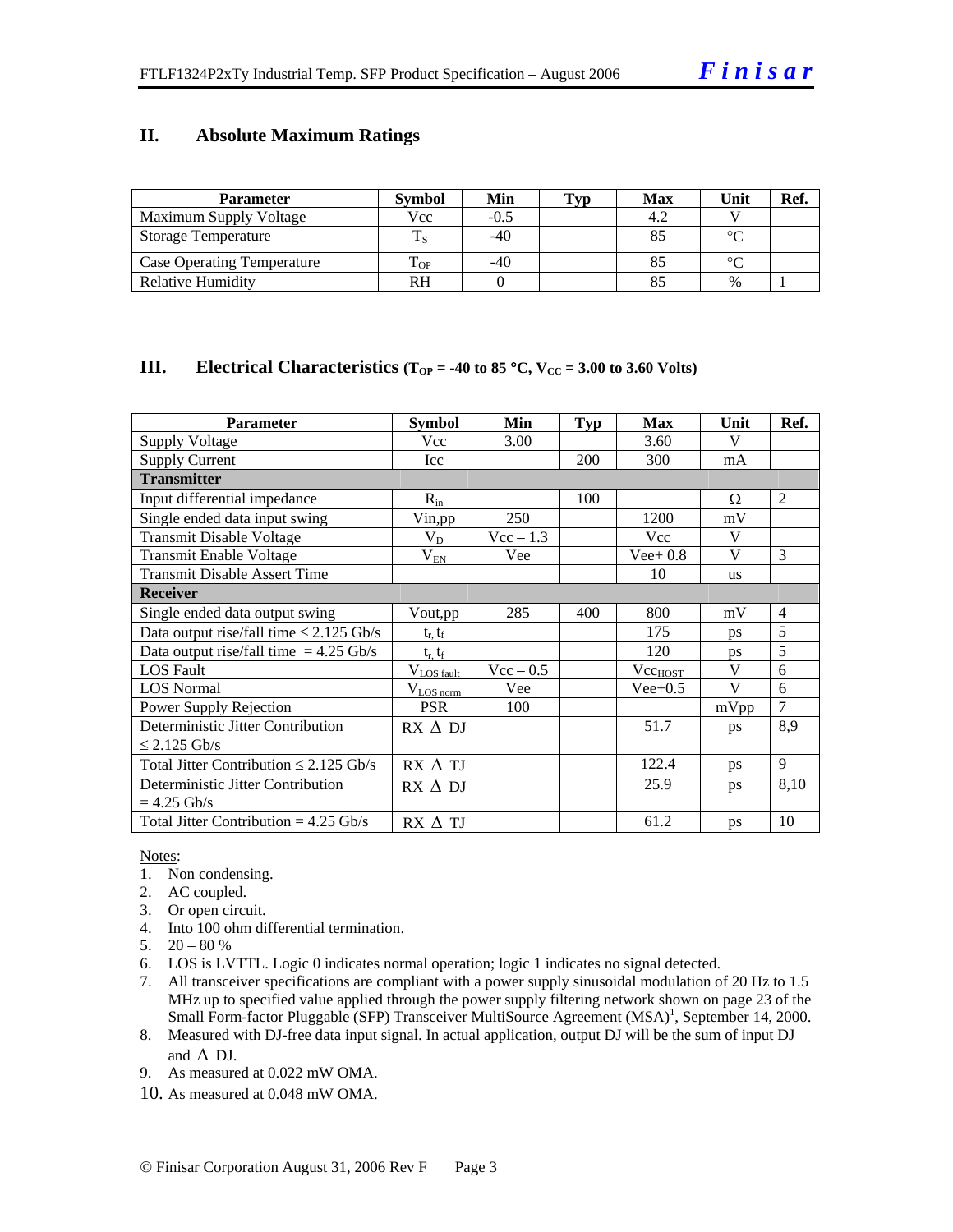| <b>Parameter</b>                                    | <b>Symbol</b>     | Min   | <b>Typ</b> | <b>Max</b>       | Unit       | Ref.           |
|-----------------------------------------------------|-------------------|-------|------------|------------------|------------|----------------|
| <b>Transmitter</b>                                  |                   |       |            |                  |            |                |
| Output Opt. Power                                   | $P_{OUT}$         |       |            | $-3$             | dBm        | $\mathbf{1}$   |
| Optical Wavelength                                  | λ                 | 1260  |            | 1350             | nm         | $\overline{2}$ |
| Spectral Width                                      | $\sigma$          |       |            | Note 2           |            | $\overline{2}$ |
| <b>Optical Modulation Amplitude</b>                 | <b>OMA</b>        | 190   |            |                  | $\mu$ W    | 2,3            |
| Optical Modulation Amplitude $\leq$ 2.125 Gb/s      | OMA               | 174   |            |                  | $\mu W$    | 2,3            |
| Optical Rise/Fall Time $= 4.25$ Gb/s                | $t_r / t_f$       |       |            | 90               | ps         | $\overline{4}$ |
| Optical Rise/Fall Time $\leq$ 2.125 Gb/s            | $t_r / t_f$       |       |            | 160              | ps         | $\overline{5}$ |
| <b>RIN</b>                                          |                   |       |            | $-120$           | dB/Hz      |                |
| Deterministic Jitter Contribution = $4.25$ Gb/s     | $TX \Delta$ DJ    |       |            | 28.5             | ps         | 6              |
| Total Jitter Contribution = $4.25$ Gb/s             | TX $\Delta$ TJ    |       |            | 59.8             | ps         |                |
| Deterministic Jitter Contribution $\leq 2.125$ Gb/s | $TX \Delta DI$    |       |            | 56.5             | ps         | 6              |
| Total Jitter Contribution $\leq 2.125$ Gb/s         | $TX \triangle TI$ |       |            | 119              | ps         |                |
| Optical Extinction Ratio = $1.25$ Gb/s              | ER                | 9     |            |                  | dB         | $\overline{7}$ |
| <b>Receiver</b>                                     |                   |       |            |                  |            |                |
| Receiver Sensitivity = $4.25$ Gb/s                  | $R_{\rm SENSr}$   |       |            | 0.029            | mW         | 8              |
|                                                     |                   |       |            | $-18$            | dBm        | 9              |
| Receiver Sensitivity = $2.125$ Gb/s                 | $R_{SENS2}$       |       |            | 0.015            | mW         | $\overline{8}$ |
|                                                     |                   |       |            | $-21$            | dBm        | 9              |
| Receiver Sensitivity = $1.06$ Gb/s                  | $R_{SENS1}$       |       |            | 0.015            | mW         | $\overline{8}$ |
|                                                     |                   |       |            | $-22$            | dBm        | 9              |
| Receiver Sensitivity = $1.25$ Gb/s                  | $R_{SENS1}$       |       |            | $-22$            | dBm        | 10,11          |
| Stressed RX sens. = $1.25$ Gb/s                     |                   |       |            | $-14.5$          | dBm        |                |
| Receiver Overload                                   | $Rx_{MAX}$        |       |            | $\boldsymbol{0}$ | dBm        |                |
| Receiver Elec. 3 dB cutoff freq.                    |                   |       |            | 1500             | <b>MHz</b> | 11             |
| Receiver Elec. 3 dB cutoff freq.                    |                   |       |            | 2500             | <b>MHz</b> | 12             |
| Optical Center Wavelength                           | $\lambda_{\rm C}$ | 1260  |            | 1600             | nm         |                |
| <b>Return Loss</b>                                  |                   | 12    |            |                  | dB         |                |
| <b>LOS De-Assert</b>                                | LOS <sub>D</sub>  |       |            | $-19$            | dBm        |                |
| <b>LOS</b> Assert                                   | LOS <sub>A</sub>  | $-30$ |            |                  | dBm        |                |
| <b>LOS Hysteresis</b>                               |                   | 0.5   |            |                  | dB         |                |

## **IV. Optical Characteristics (T<sub>OP</sub> = -40 to 85 °C, V<sub>CC</sub> = 3.00 to 3.60 Volts)**

Notes:

- 1. Class 1 Laser Safety per FDA/CDRH and EN (IEC) 60825 regulations.
- 2. Also specified to meet curves in FC-PI-2 10.0 Figures 18, 19, and 21, which allow trade-off between wavelength, spectral width and OMA. Rate selectable part is specified to meet IEEE Draft P802.3ah /D2.0 Figure 59-3.
- 3. Equivalent extinction ratio specification for Fibre Channel. Allows smaller ER at higher average power.
- 4. Unfiltered, 20-80%.
- 5. Unfiltered, 20-80%.
- 6. Measured with DJ-free data input signal. In actual application, output DJ will be the sum of input DJ and  $\Delta$  DJ.
- 7. Applicable for Rate Selectable version only in low bandwidth mode.
- 8. Measured with conformance signals defined in FC-PI-2 10.0 specifications. Value in OMA. Measured with PRBS  $2^7$ -1 at  $10^{-12}$  BER
- 9. Measured with conformance signals defined in FC-PI-2 10.0 specifications. Represents sensitivity based on OMA spec, as corrected to incoming Extinction Ratio of 13 dB (for example, at 5.75dB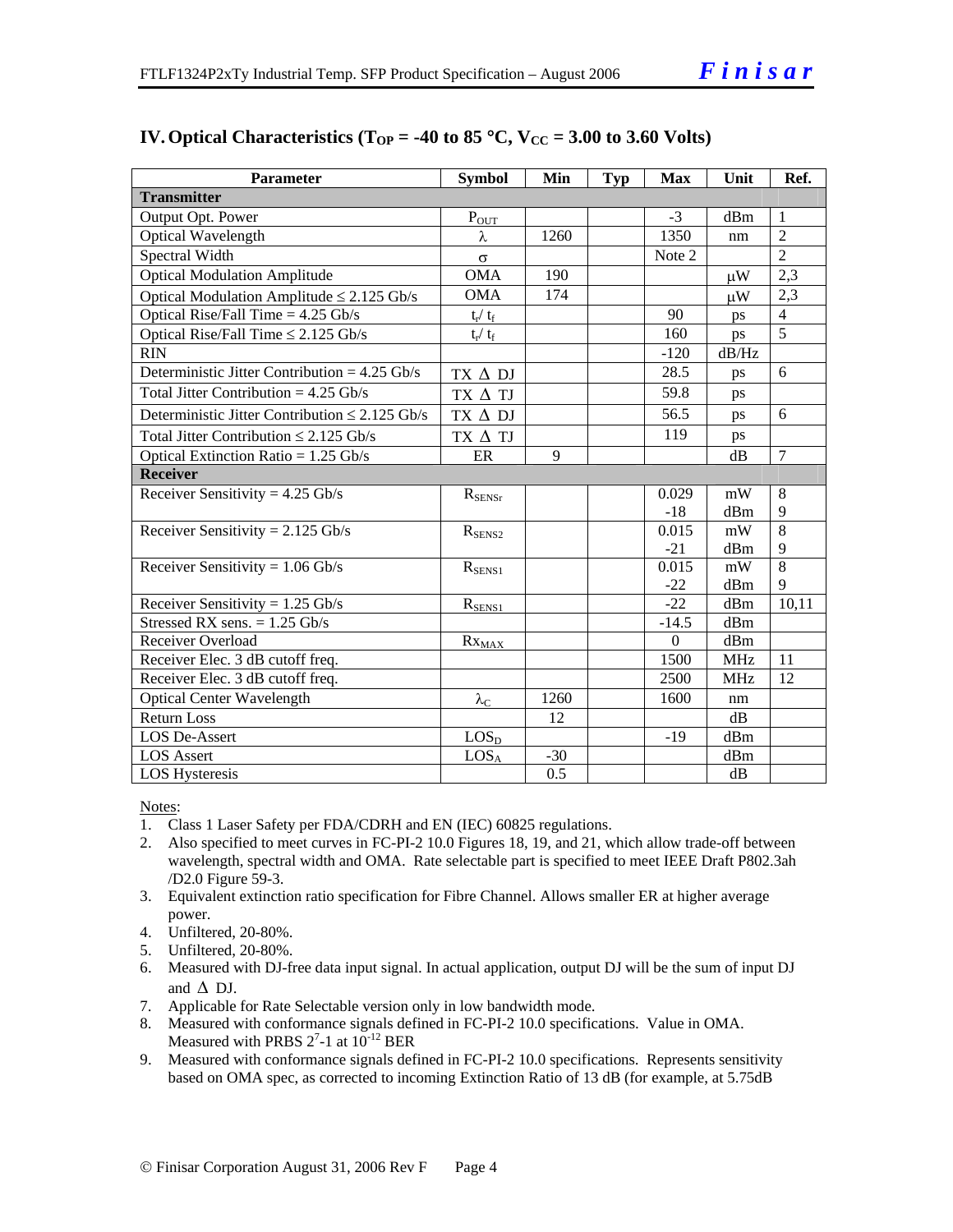incoming extinction ratio, an OMA of 0.029 mW corresponds to -16 dBm sensitivity). Measured with **PRBS**  $2^7$ -1 at  $10^{-12}$  BER.

- 10. Measured with PRBS  $2^7$ -1 at  $10^{-12}$  BER.
- 11. Rate Selectable version in low bandwidth mode.
- 12. Rate Selectable version in high bandwidth mode.

#### **V. General Specifications**

| <b>Parameter</b>                                                                | <b>Symbol</b> | Min  | Typ | <b>Max</b> | <b>Units</b> | Ref. |
|---------------------------------------------------------------------------------|---------------|------|-----|------------|--------------|------|
| Data Rate                                                                       | BR.           | 1062 |     | 4250       | Mb/sec       |      |
| <b>Bit Error Rate</b>                                                           | <b>BER</b>    |      |     | $10^{-12}$ |              |      |
| Max. Supported Link Length on<br>$9/125 \mu m$ SMF @ 4X Fibre Channel           | $L_{MAX1}$    |      | 4   |            | km           |      |
| Max. Supported Link Length on<br>$9/125 \mu m$ SMF @ 1X and 2X Fibre<br>Channel | $L_{MAX2}$    |      | 10  |            | km.          |      |
| Max. Supported Link Length on<br>$9/125 \mu m$ SMF @ Gigabit Ethernet           | $L_{MAX3}$    |      | 10  |            | km.          |      |

Notes:

- 1. Gigabit Ethernet and 1x/2x/4x Fibre Channel compliant.
- 2. Tested with a PRBS  $2^7$ -1 test pattern.
- 3. Distances are based on FC-PI-2 10.0 and IEEE 802.3 standards.

#### **VI. Environmental Specifications**

Finisar 1310nm Industrial Temperature SFP transceivers have an operating temperature range from  $-40^{\circ}$ C to  $+85^{\circ}$ C case temperature.

| <b>Parameter</b>                  | <b>Symbol</b>          | Min | $\mathbf{Typ}$ | Max | <b>I</b> nits | Ref. |
|-----------------------------------|------------------------|-----|----------------|-----|---------------|------|
| <b>Case Operating Temperature</b> | Ē<br>$\mathbf{L}_{OD}$ | -40 |                |     | $\sim$        |      |
| Storage Temperature               | m<br>$\frac{1}{1}$ sto | -40 |                |     | $\sim$        |      |

#### **VII. Regulatory Compliance**

Finisar transceivers are Class 1 Laser Products and comply with US FDA regulations. These products are certified by TÜV and CSA to meet the Class 1 eye safety requirements of EN (IEC) 60825 and the electrical safety requirements of EN (IEC) 60950. Copies of certificates are available at Finisar Corporation upon request.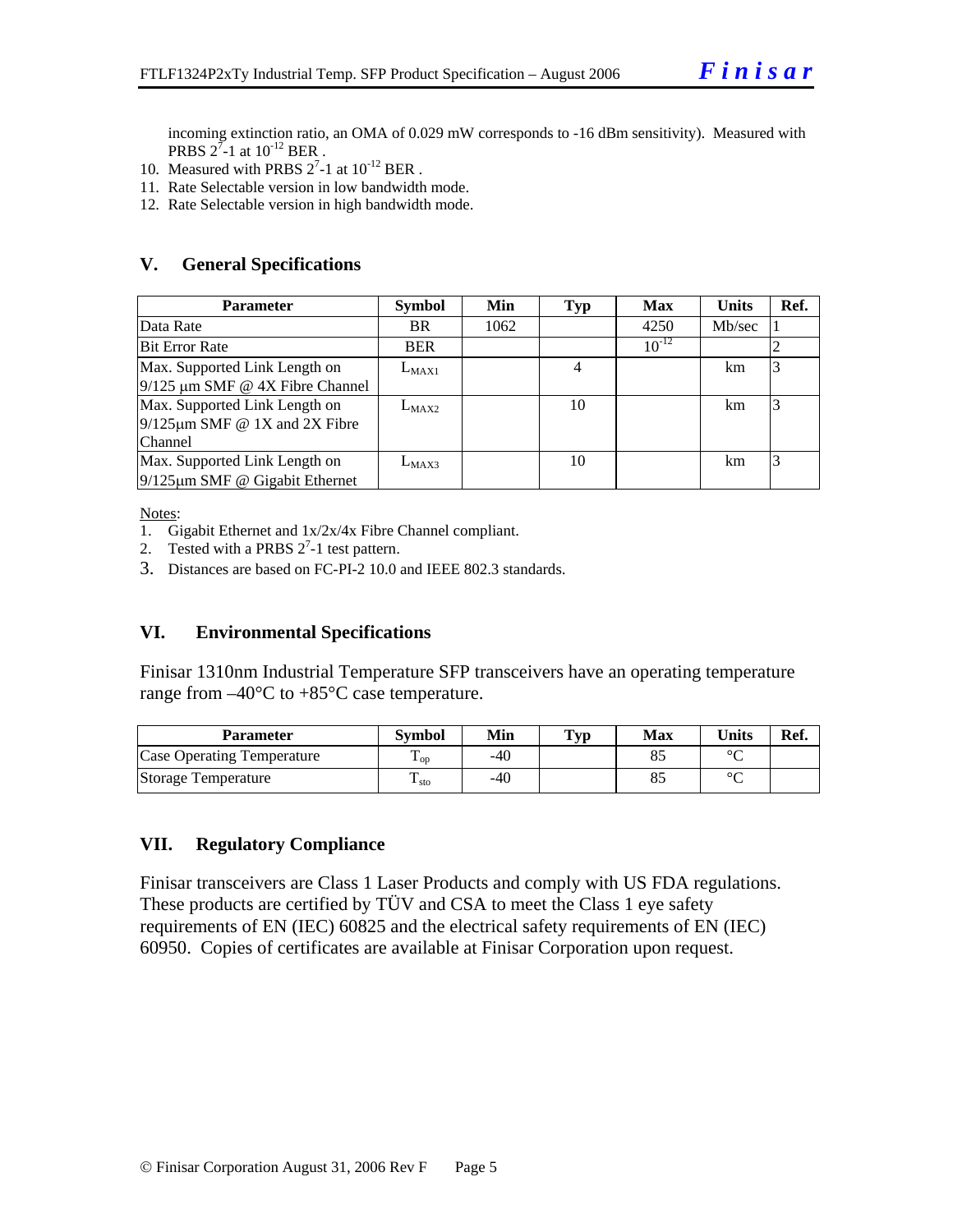### **VIII. Digital Diagnostic Functions**

Finisar FTLF1324P2xTy SFP transceivers support the 2-wire serial communication protocol as defined in the SFP MSA<sup>1</sup>. It is very closely related to the  $E^2$ PROM defined in the GBIC standard, with the same electrical specifications.

The standard SFP serial ID provides access to identification information that describes the transceiver's capabilities, standard interfaces, manufacturer, and other information.

Additionally, Finisar SFP transceivers provide a unique enhanced digital diagnostic monitoring interface, which allows real-time access to device operating parameters such as transceiver temperature, laser bias current, transmitted optical power, received optical power and transceiver supply voltage. It also defines a sophisticated system of alarm and warning flags, which alerts end-users when particular operating parameters are outside of a factory set normal range.

The SFP MSA defines a 256-byte memory map in  $E^2$ PROM that is accessible over a 2-wire serial interface at the 8 bit address 1010000X (A0h). The digital diagnostic monitoring interface makes use of the 8 bit address 1010001X (A2h), so the originally defined serial ID memory map remains unchanged. The interface is identical to, and is thus fully backward compatible with both the GBIC Specification and the SFP Multi Source Agreement. The complete interface is described in Finisar Application Note AN-2030: "Digital Diagnostics Monitoring Interface for SFP Optical Transceivers".

The operating and diagnostics information is monitored and reported by a Digital Diagnostics Transceiver Controller (DDTC) inside the transceiver, which is accessed through a 2-wire serial interface. When the serial protocol is activated, the serial clock signal (SCL, Mod Def 1) is generated by the host. The positive edge clocks data into the  $SFP$  transceiver into those segments of the  $E^2$ PROM that are not write-protected. The negative edge clocks data from the SFP transceiver. The serial data signal (SDA, Mod Def 2) is bi-directional for serial data transfer. The host uses SDA in conjunction with SCL to mark the start and end of serial protocol activation. The memories are organized as a series of 8-bit data words that can be addressed individually or sequentially.

For more information, please see the SFP MSA documentation<sup>1,6</sup> or Finisar Application Note AN-2030.

FTLF1324P2xTy transceivers can be used in host systems that require either internally or externally calibrated digital diagnostics.

Please note that evaluation board FDB-1018 is available with Finisar ModDEMO software that allows simple to use communication over the 2-wire serial interface.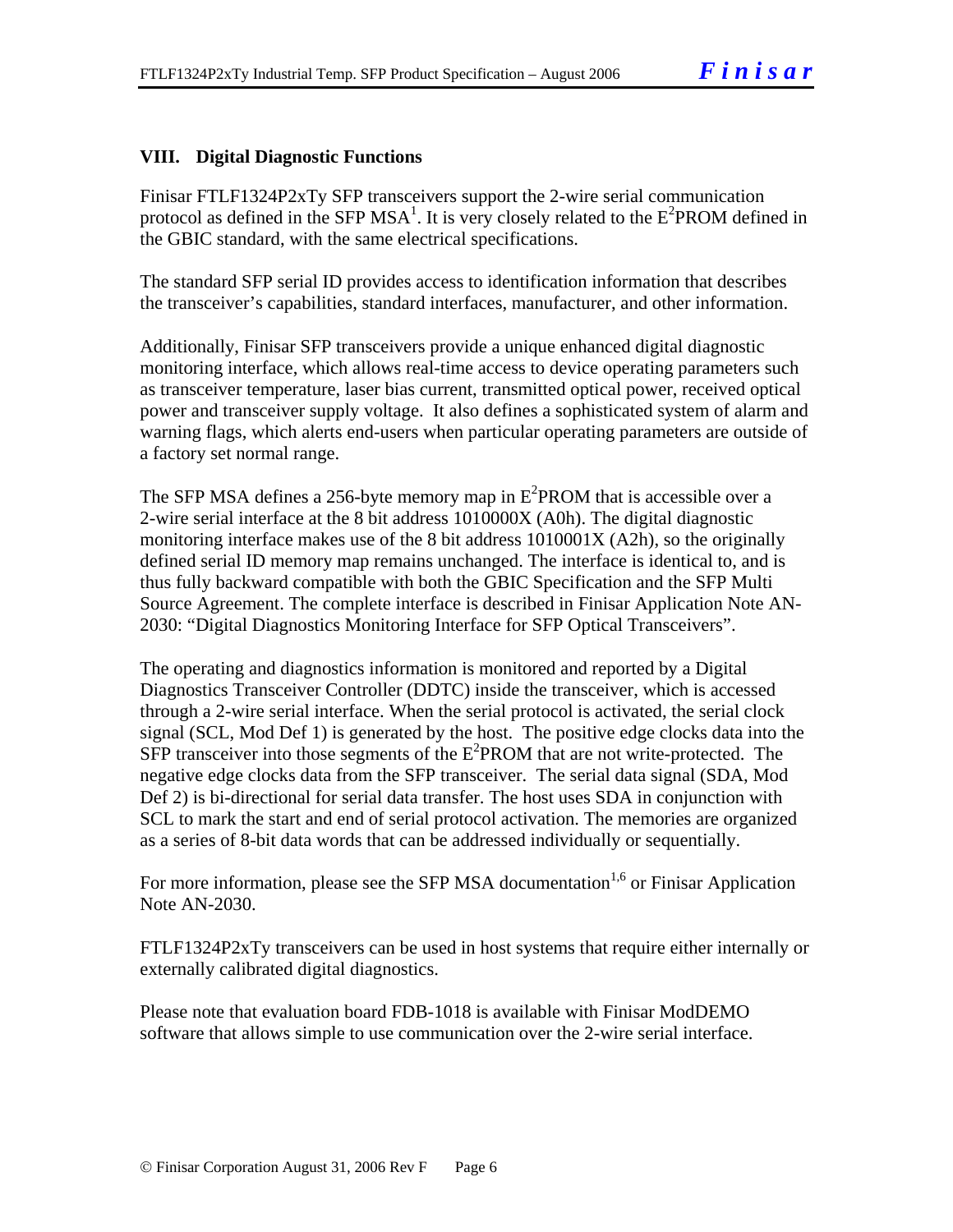## **IX. Mechanical Specifications**

Finisar's Small Form Factor Pluggable (SFP) transceivers are compatible with the dimensions defined by the SFP Multi-Sourcing Agreement (MSA)<sup>3</sup>.



# **FTLF1324P2BTy**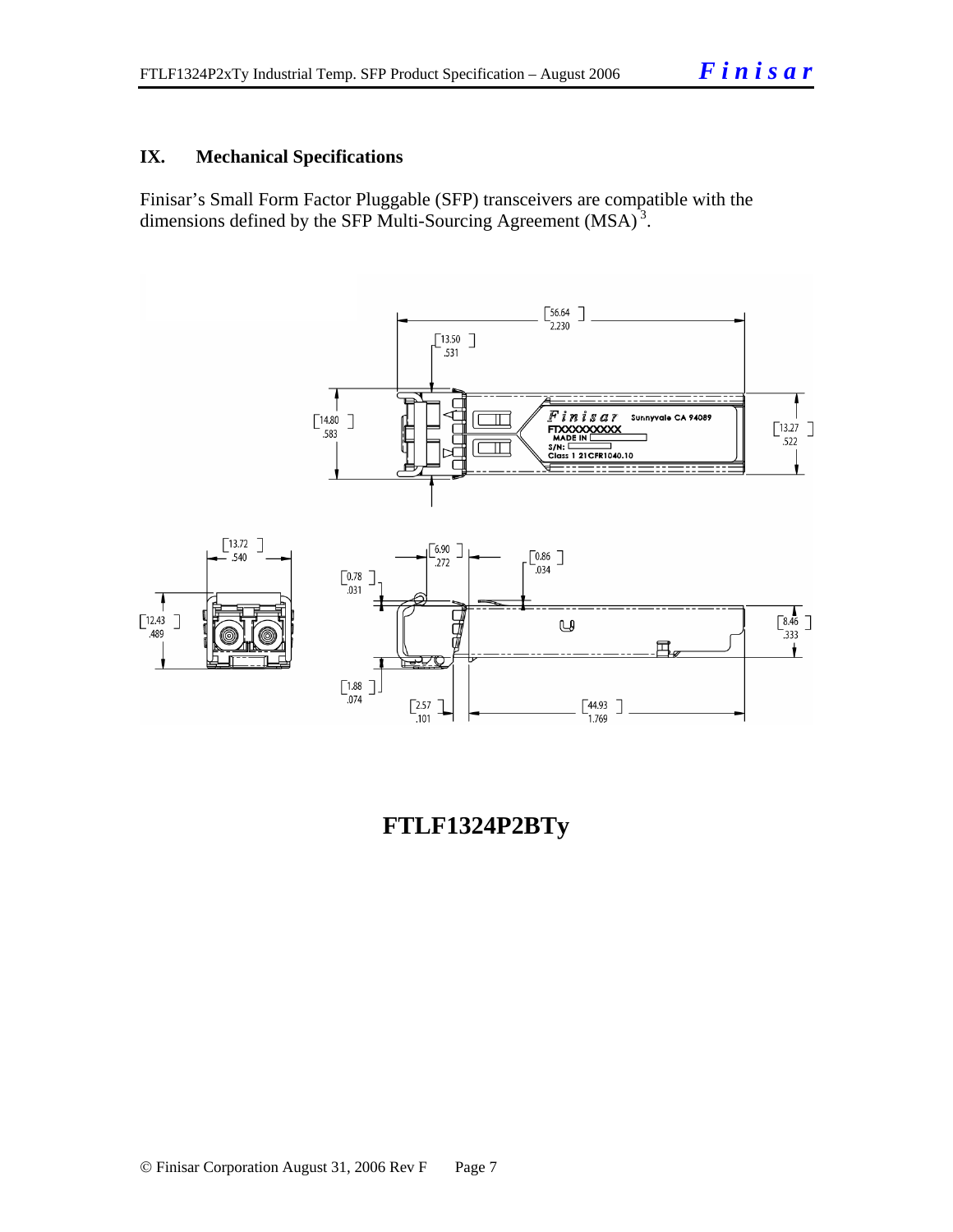



# **FTLF1324P2WTy**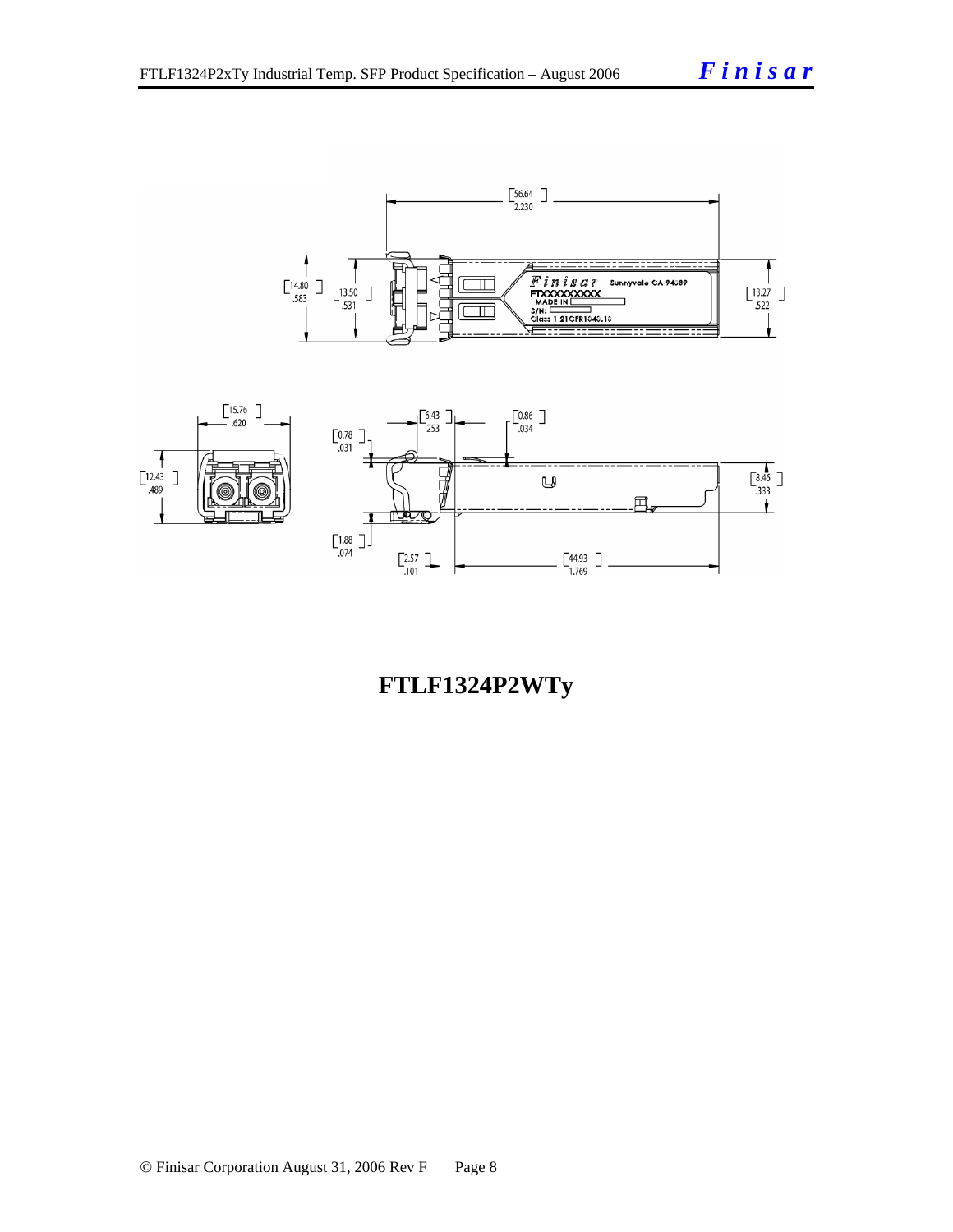## **X. PCB Layout and Bezel Recommendations**

 $\hat{\triangle}$ Through Holes are Unplated  $\Delta$  for and Basic Dimension Established by Customer  $\sqrt{2}$ Rads and Vias are Chassis Ground, 11 Places

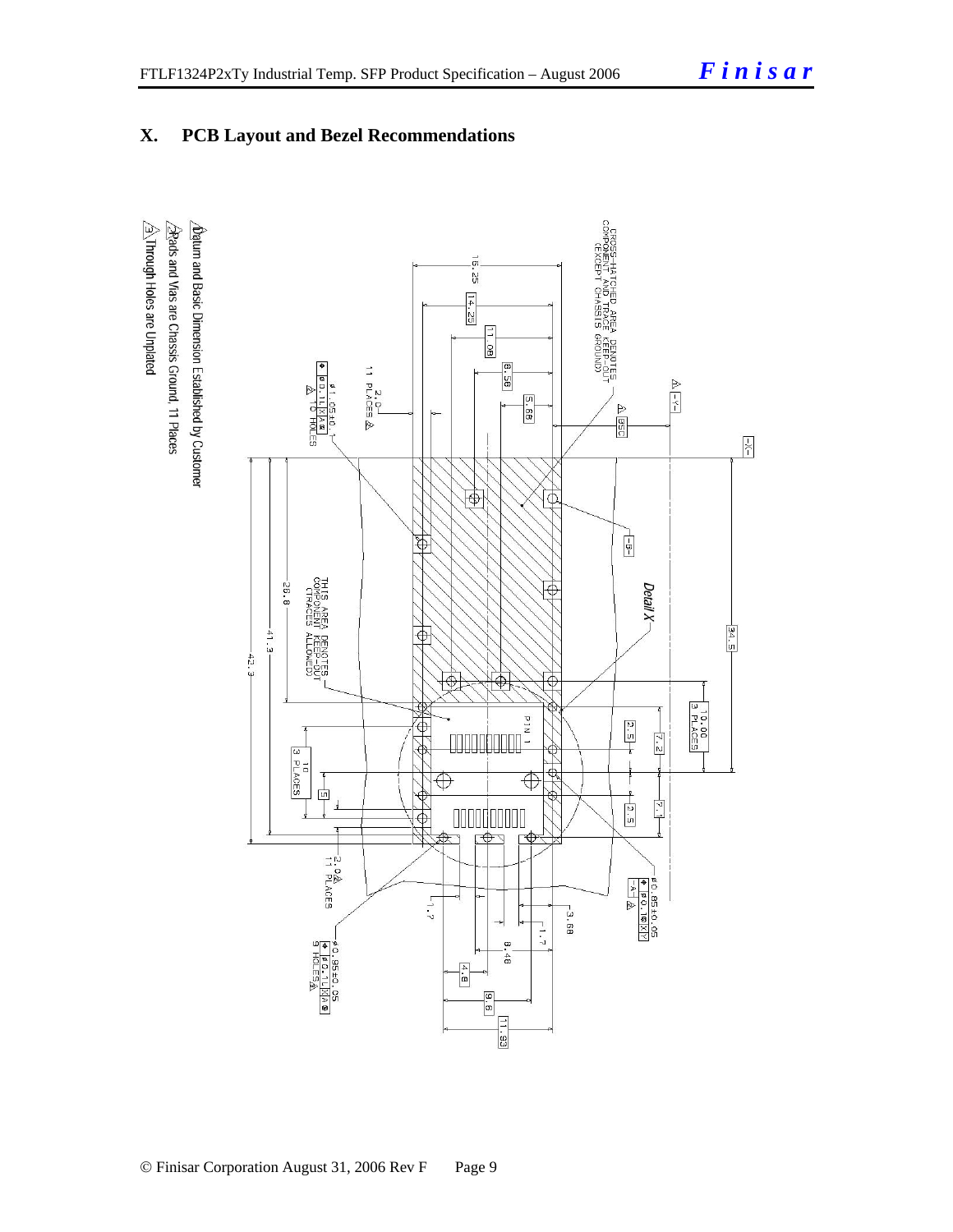



NOTES:

- $\triangle$  MINIMUM PITCH ILLUSTRATED, ENGLISH DIMENSIONS ARE FOR REFERENCE ONLY
- 2. NOT RECOMMENDED FOR PCI EXPANSION<br>CARD APPLICATIONS